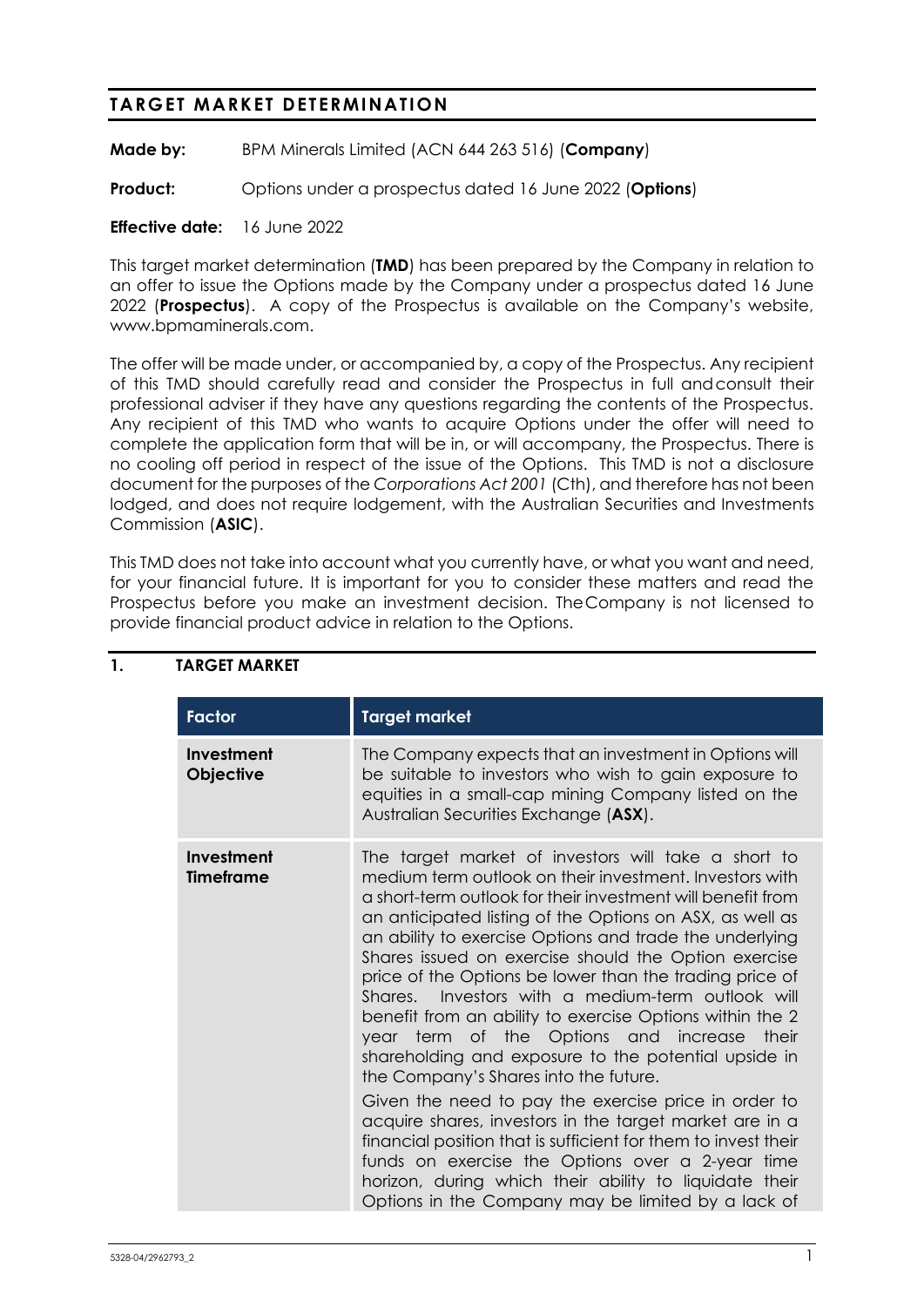| <b>Factor</b>             | <b>Target market</b>                                                                                                                                                                                                                                                                                                                                                                                                                                                                                                                                                                  |  |  |
|---------------------------|---------------------------------------------------------------------------------------------------------------------------------------------------------------------------------------------------------------------------------------------------------------------------------------------------------------------------------------------------------------------------------------------------------------------------------------------------------------------------------------------------------------------------------------------------------------------------------------|--|--|
|                           | liquidity in the Options and by the trading price of<br>shares.                                                                                                                                                                                                                                                                                                                                                                                                                                                                                                                       |  |  |
| <b>Investment Metrics</b> | While the Company does not have an established<br>eligibility framework for investors based onmetrics such<br>as age, expected return or volatility, it is expected that<br>the target market of investors will be able to withstand<br>potential fluctuations in the value of their investment.<br>The Options offer no guaranteed income or capital<br>protection.                                                                                                                                                                                                                  |  |  |
| <b>Risk</b>               | The Company considers that an investment in the<br>Options is highly speculative, such that an investment in<br>the Company is not appropriate for an investor who<br>would not be able to bear a loss of some or all of the<br>investment. Investors should also have a sufficient level<br>of financial literacy and resources (either alone or in<br>conjunction with an appropriate adviser) to understand<br>and appreciate the risks of investing in Options as an<br>asset class generally and the more specific risks of<br>investing in an Australian listed mining company. |  |  |

## **2. DISTRIBUTION CONDITIONS**

The offer of Options under the Prospectus is being made to unrelated professional and sophisticated investors (**Placement Participants**) who participated in the placement undertaken by the Company in April 2022 and to PAC Partners Securities Pty Ltd in consideration as the lead manager (**Eligible Shareholders**).

The Prospectus will include jurisdictional conditions on eligibility. The Company will also include on its web landing page for the offer of Options a copy of this TMD and require that retail clients confirm that they meet the eligibility criteria of the expected target market outlined inthis TMD before they apply for Options.

The Company considers that these distribution conditions will ensure that persons who invest in Options fall within the target market in circumstances where personal advice is not being provided to those persons by the Company.

#### **3. REVIEW TRIGGERS**

The Options are being offered for a limited offer period set out in the Prospectus, after the conclusion of which the Options will no longer be available for investment by way of issue. It follows that the TMD will only apply in the period between the commencement of the offer of the Options and the issue of the Options shortly after the close of the Offer (**Offer Period**).

To allow the Company to determine whether circumstances exist that indicate this TMD is no longer appropriate to the Options and should be reviewed, the following review triggers apply for the Offer Period:

- (a) a new offer of Options that requires preparation of a disclosure document is made after completion of the Offer Period;
- (b) any event or circumstance that would materially change a factor taken into account in making this TMD;